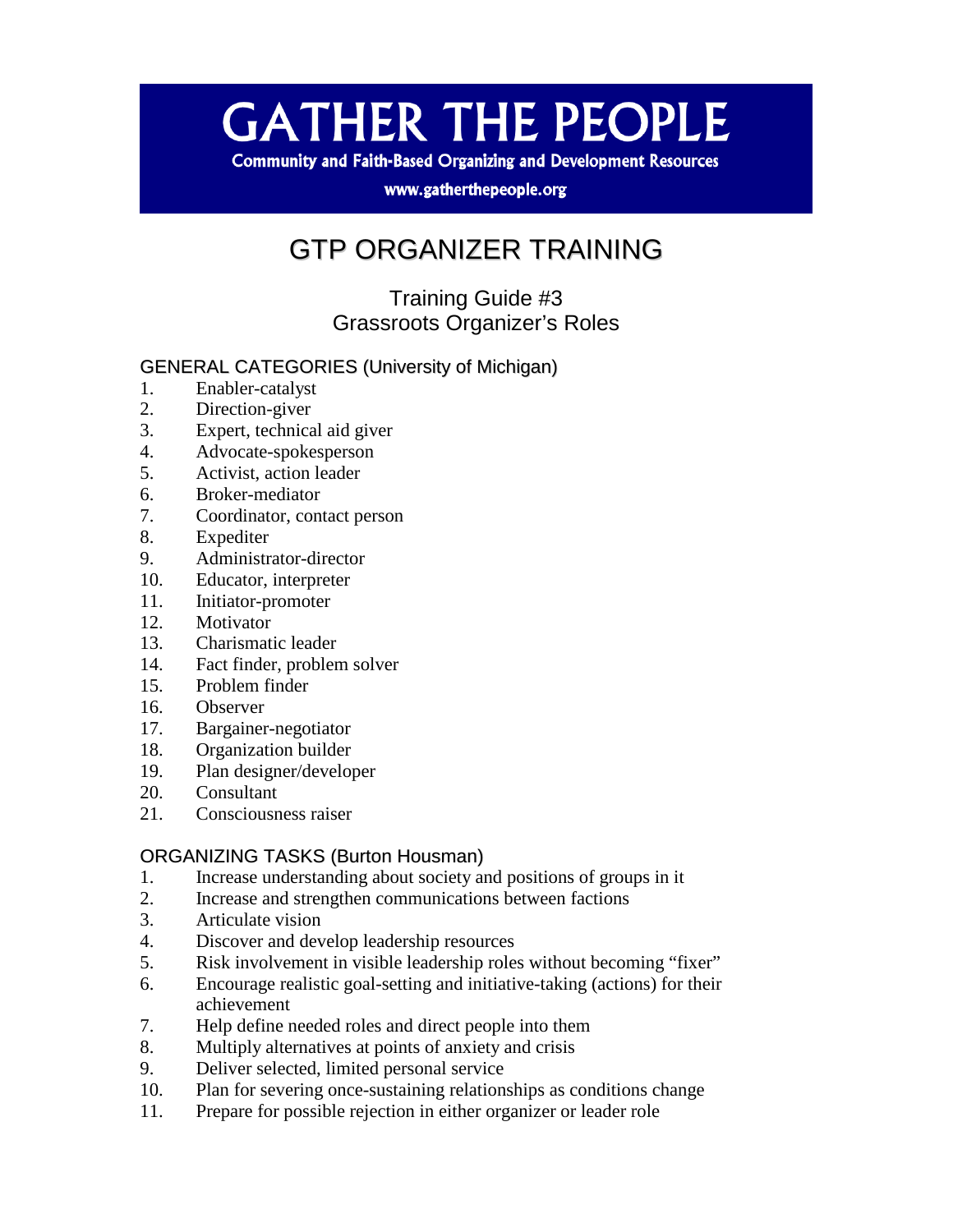# TASKS FOR POWER-DIRECTED ORGANIZING (Mike Miller)

- 1. Listen carefully and ask questions to find out past experiences and problems
- 2. Agitate to generate issues and action on them
- 3. Educate others in processes and technologies that are essential for power-building, e.g., research, fundraising, strategy and tactic development, media, negotiations, etc.
- 4. Trust the people

## THEORETICAL CONCEPTIONS OF ORGANIZER ROLES (Moshe ben Asher)

- 1. Broadly skilled in organizational life:
	- —Develops the conceptual model for starting a new organization
	- —Brings the organization to life by face-to-face organizing (as in a membership drive)
	- —Maintains the organization by supporting leadership development, campaigns, actions, and administration
	- —Helps plan for "succession" into another form of organization or to consolidate with another organization when necessary or desirable
	- —Serves as final "caretaker" of last loose ends when organizational termination is unavoidable or appropriate
	- —Coaches to provide "locker room 'inspiration,' plays, and supervision of practice," but with the understanding that "the team elects its own captain and the coach stays on the sidelines during the action"
- 2. Theory-based roles are drawn from the four components of the practice theory for organizing social infrastructure—to wit: learning, exchange, reality-construction, and development
	- —Learning theory prompts modeling, that is, teaching by serving as a model or presenting models:
		- >models may be for organizational structure, processes, or instrumental objectives
		- >models may apply to behavior or action on a micro level, say motivating people to pitch in on a project by setting an example; mezzo level, for instance using a role-play to illustrate negotiation techniques; or macro level, such as proposing a "small city strategy" as a statewide development model
	- —Exchange theory informs the organizer's role toward identifying and influencing accumulations and flows of resources, with the following aims and tasks:
		- > analysis, prediction, and intervention
		- > pinpointing of and agitating around conditions of power, declining marginal utilities, and distributive injustices
	- —Reality-construction theory centers the definition of the organizer's role on (a) facilitating understanding of reality as an ideologically-biased social construction and (b) orchestrating development of new ideological realities that serve the broad public interest and that aren't elite-dominated—suggesting the following tasks:
		- > keeping track of and retelling organizational history
		- > identifying potential causes of important events and focusing on those that provide the most organizational mileage
		- > mediating the post-action consensual validation of ideological meanings that are critical to organizational decisions and movement
		- > shattering the consensual validations of opponents